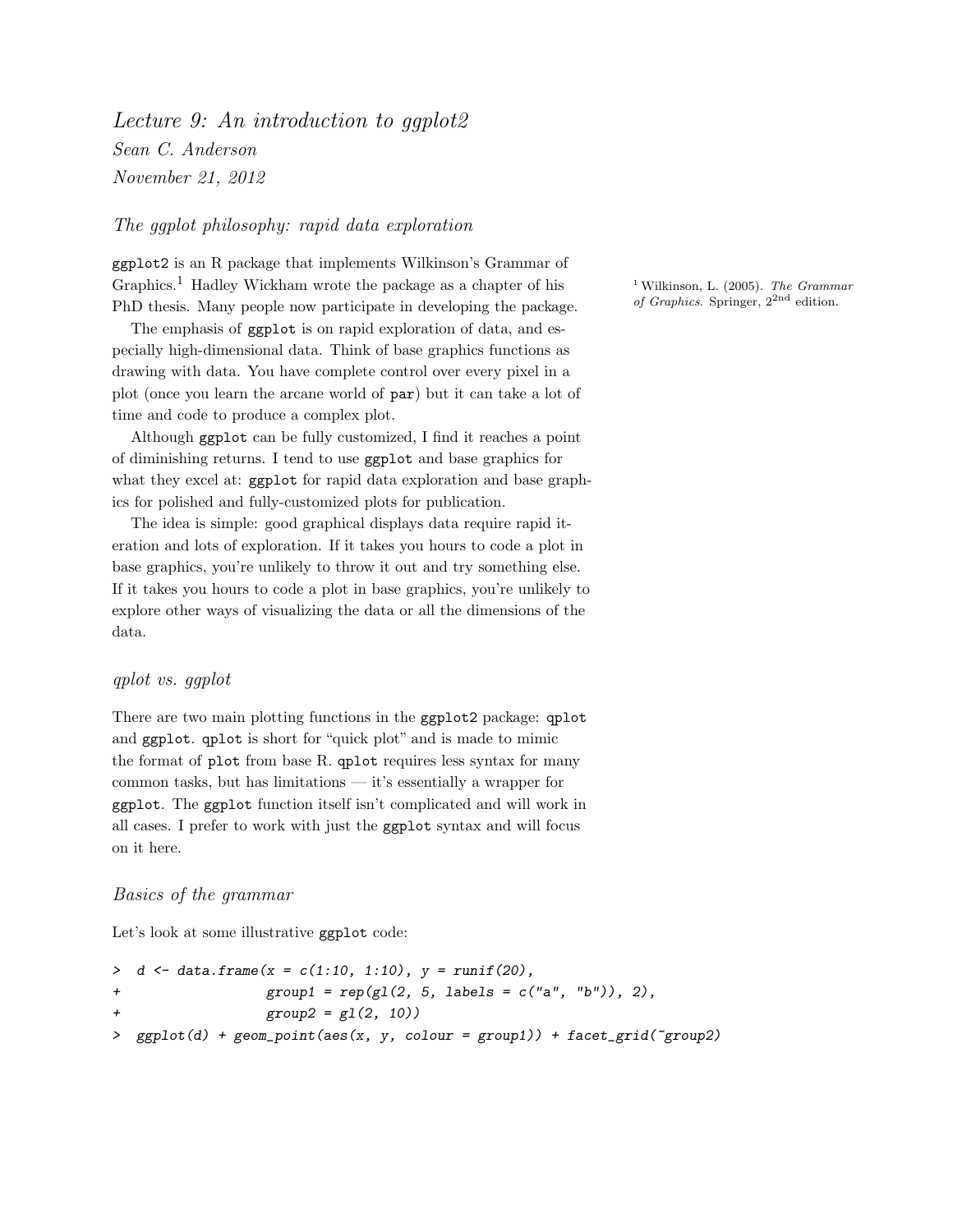

The basic format in this example is:

- 1. ggplot(): start a ggplot object and specify the data
- 2. geom\_point(): we want a scatter plot; this is called a geom
- 3. aes(): specifies the "aesthetic" elements; a legend is automatically created
- 4. facet\_grid(): specifies the panel layout

There are also statistics, scales, and annotation options, among others. At a minimum, you must specify the data, some aesthetics, and a geom. I will elaborate on these below. Yes, ggplot combines elements with  $+$  symbols!<sup>2</sup>  $\qquad$   $\qquad$   $\qquad$   $\qquad$   $\qquad$   $\qquad$   $\qquad$   $\qquad$   $\qquad$   $\qquad$   $\qquad$   $\qquad$   $\qquad$   $\qquad$   $\qquad$   $\qquad$   $\qquad$   $\qquad$   $\qquad$   $\qquad$   $\qquad$   $\qquad$   $\qquad$   $\qquad$   $\qquad$   $\qquad$   $\qquad$   $\qquad$   $\qquad$   $\qquad$   $\qquad$   $\qquad$ 

#### Geoms

geom refers to a geometric object. It determines the "shape" of the plot elements. Some common geoms:

| geom            | description                                |
|-----------------|--------------------------------------------|
| geom_point      | Points, e.g. a scatterplot                 |
| geom_line       | Lines                                      |
| geom_ribbon     | Ribbons, y range with continuous x values  |
| geom_polygon    | Polygon, a filled path                     |
| geom_pointrange | Vertical line with a point in the middle   |
| geom_linerange  | An interval represented by a vertical line |
| geom_path       | Connect observations in original order     |
| geom_histogram  | Histograms                                 |
| geom_text       | Textual annotations                        |
| geom_violin     | Violin plot                                |
| geom_map        | Polygons from a map                        |

though it has the advantage of allowing ggplot plots to be proper R objects, which can modified, inspected, and re-used.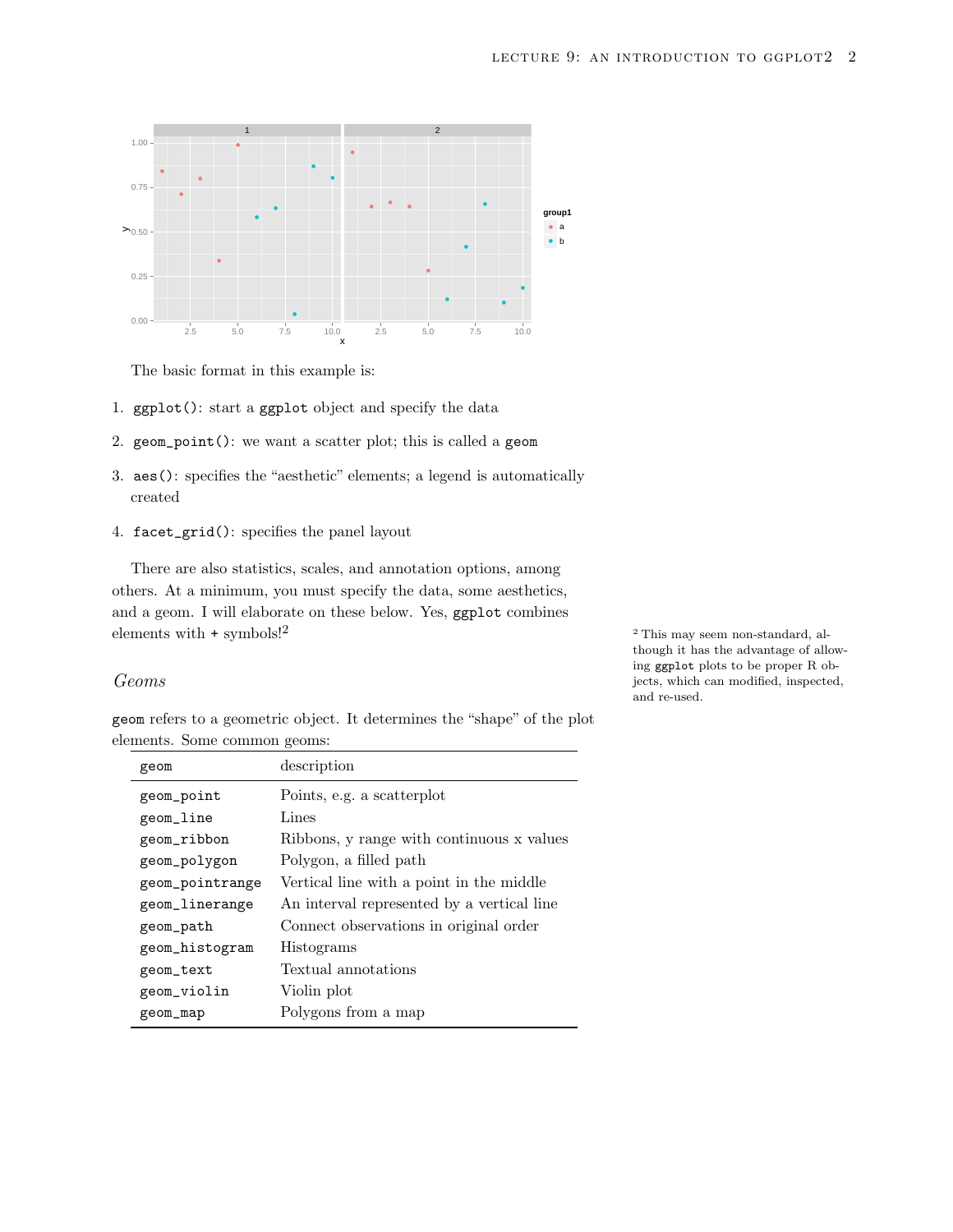# Aesthetics

Aesthetics refer to the attributes of the data you want to display. They map the data to an attribute (such as the size or shape of a symbol) and generate an appropriate legend. Aesthetics are specified with the aes function.

As an example, the aesthetics available for geom\_point are: x, y, alpha, colour, fill, shape, and size.<sup>3</sup> Read the help files to see the aesthetic options for the geom you're using. They're generally self explanatory.

Aesthetics can be specified within the data function or within a geom. If they're specified within the data function then they apply to all geoms you specify.

Note the important difference between specifying characteristics like colour and shape inside or outside the aes function — those inside the aes function are assigned the colour or shape automatically based on the data. If characteristics like colour or shape are defined outside the aes function, then the characteristic is not mapped to data. Example:

```
> library(ggplot2)
```

```
> ggplot(mpg, aes(cty, hwy)) + geom_point(aes(colour = class))
```


> ggplot(mpg, aes(cty, hwy)) + geom\_point(colour = "red")

 $^3$  Note that ggplot tries to accommodate the user who's never "suffered" through base graphics before by using intuitive terms like colour, size, and linetype, but ggplot will also accept terms such as col, cex, and lty.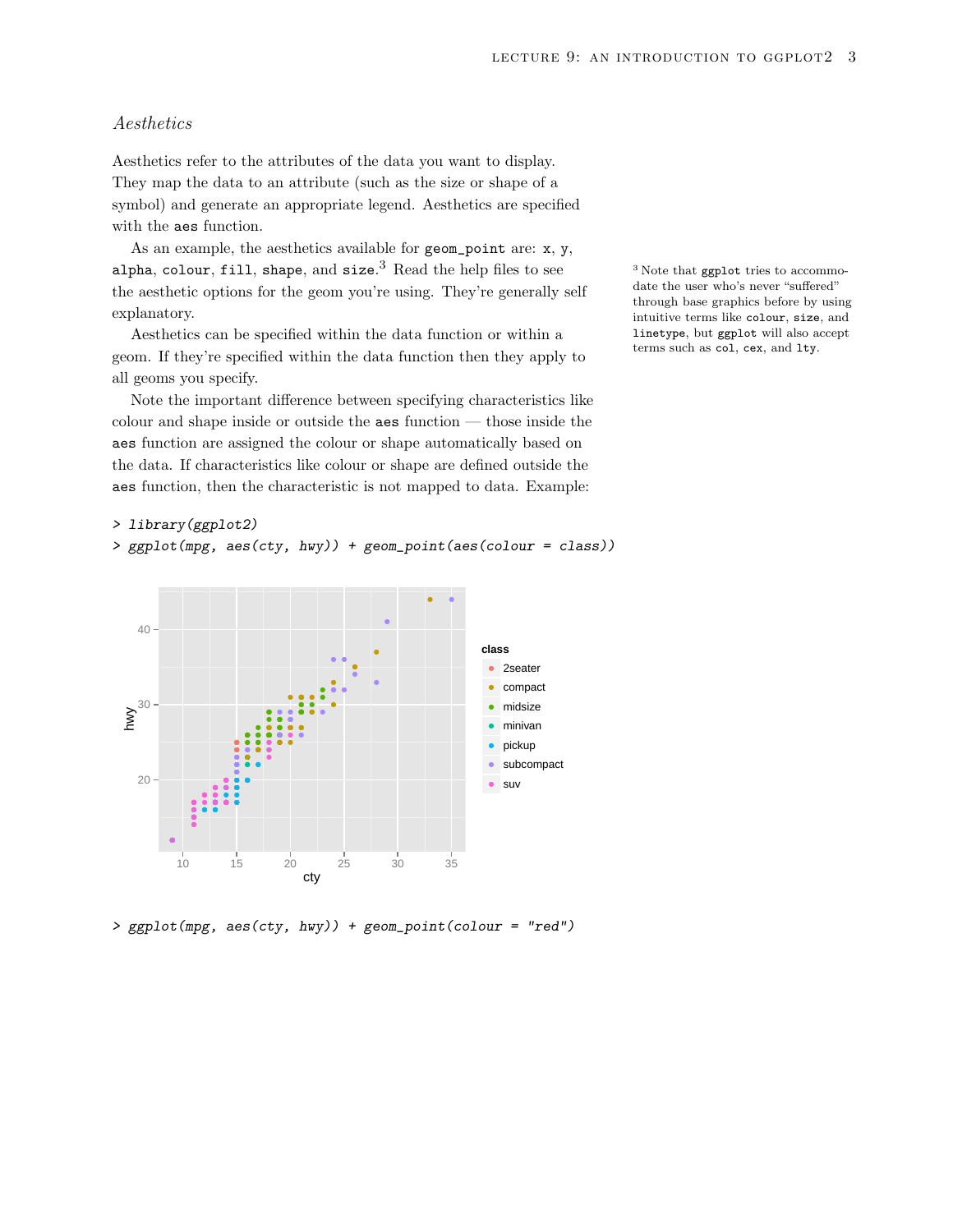

# Small multiples

In ggplot parlance, small multiples are referred to as facets. There are two kinds: facet\_wrap and facet\_grid. This is where ggplot really shines.

```
> ggplot(mpg, aes(cty, hwy)) + geom_point() + facet_wrap(~class)
```
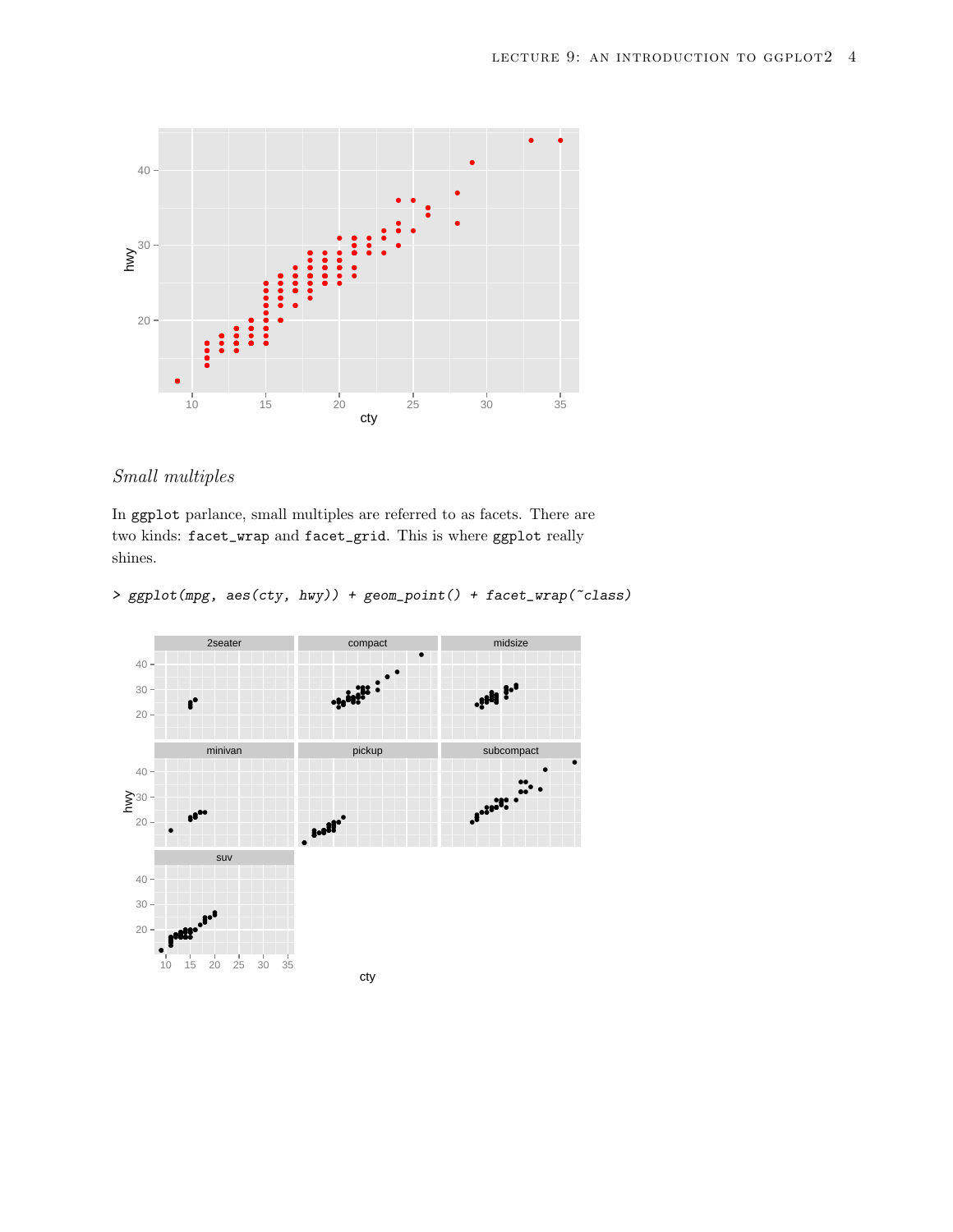```
> ggplot(mpg, aes(cty, hwy)) + geom_point() + facet_grid(year~class)
```


face\_wrap plots the panels in the order of the factor levels. When it gets to the end of a column it wraps to the next column. You can specify the number of columns and rows with nrow and ncol. facet\_grid lays out the panels in a grid with an explicit x and y position.

By default all x and y axes will be shared among panels. You could, for example, specify "free" y axes with face\_wrap(scales = "free\_y").

## Themes

A useful theme built into ggplot is theme\_bw:

- > dsamp <- diamonds[sample(nrow(diamonds), 1000), ]
- > ggplot(mtcars, aes(wt, mpg)) + geom\_point() + theme\_bw()



A powerful aspect of ggplot is that you can write your own themes. This feature of ggplot was recently expanded substantially, and I imagine we'll see more themes developed and shared in the future. See the ggthemes package for some examples. $4$ 

 $4$  Install the R package from: <https://github.com/jrnold/ggthemes>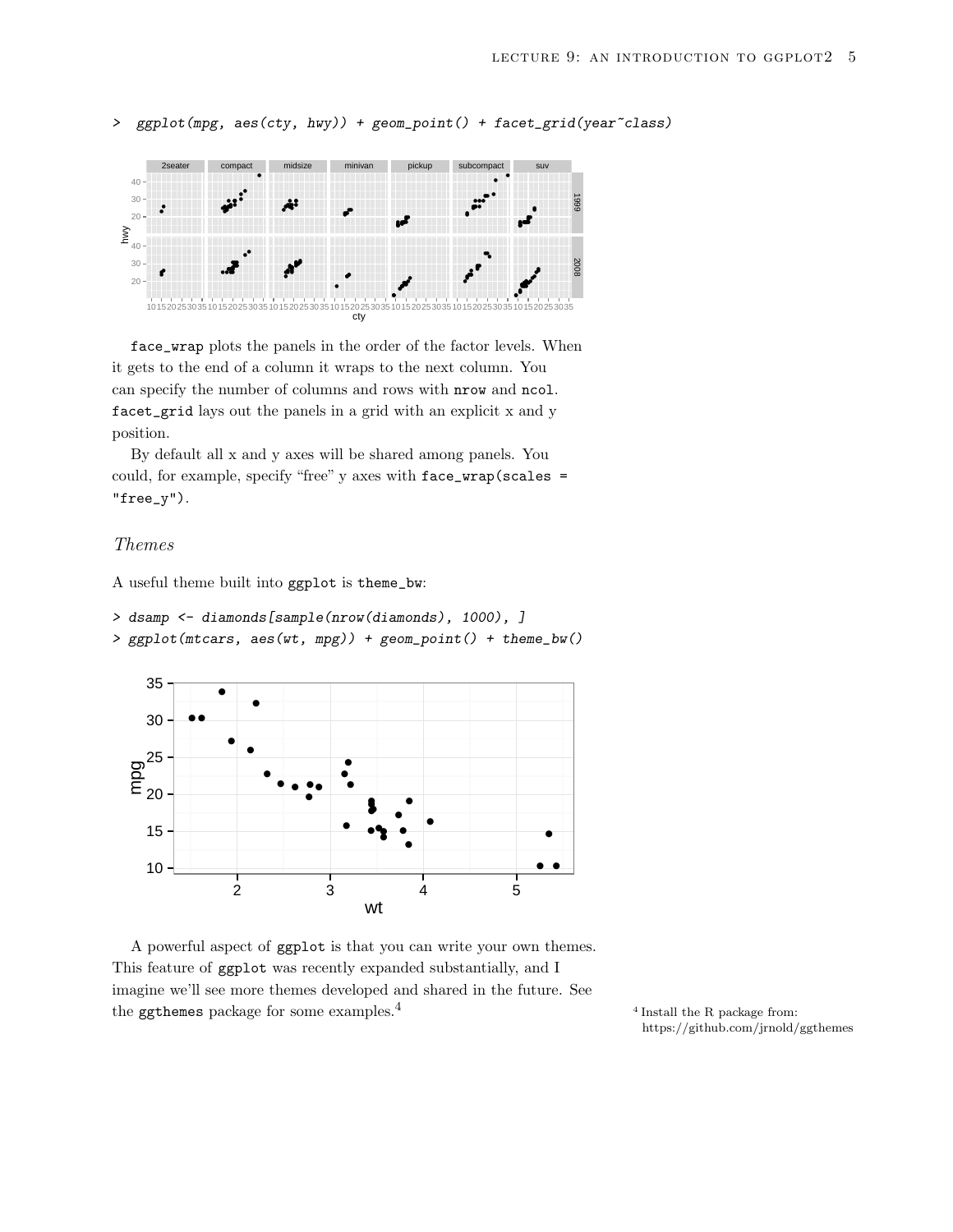A Tufte-like theme:

> library("ggthemes")

```
> ggplot(mtcars, aes(wt, mpg)) + geom_point() + geom_rangeframe() +
```
+ theme\_tufte()



Just what you wanted:

> qplot(carat, price, data = dsamp, colour = cut) + theme\_excel2003() +

```
+ scale_colour_excel2003()
```


You can customize just about every aspect of a ggplot plot. We won't get into that today.

# ggplot's dirty little secret

- 1. ggplot is easy to learn, however . . .
- 2. you need to be a data-manipulation ninja to effectively use it

With base plot, you can work with almost any data structure you'd like providing you can write the code to work with it. ggplot requires you to think carefully about the data structure and then write one line of code.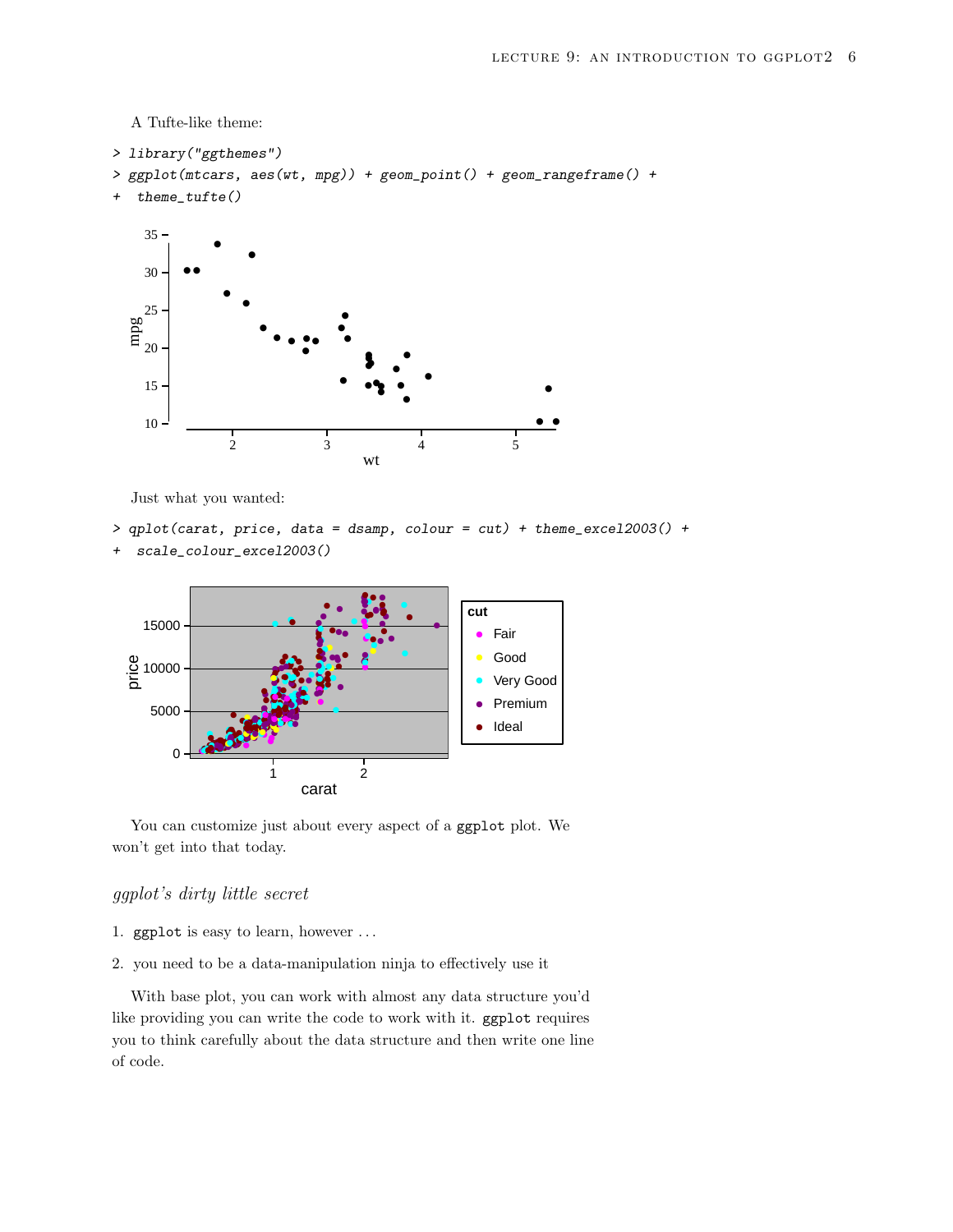ggplot works with "long" format data with each aesthetic or facet variable in its own column. So, for example, if we wanted a panel for each level of a factor called "fishstock" then we'd need a column named "fishstock" with all the different values of "fishstock" in that column.

With the reshape and plyr packages you can get almost any dataset into shape for ggplot in a few lines. Sometimes this will take some serious thought.

## Help

The R help files were notoriously bad but are rapidly improving.

The best (and nearly essential) help source is the website.<sup>5</sup> There's  $5 \text{http://docs.ggplot2.org/})$  $5 \text{http://docs.ggplot2.org/})$  $5 \text{http://docs.ggplot2.org/})$ also an active ggplot discussion group.<sup>6</sup> ggplot is heavily featured on  $\frac{6 \text{ http://groups.google.com/group/} \text{stackoverflow}^7$  $\frac{6 \text{ http://groups.google.com/group/} \text{stackoverflow}^7$  $\frac{6 \text{ http://groups.google.com/group/} \text{stackoverflow}^7$ stackoverflow.<sup>7</sup> [ggplot2](http://groups.google.com/group/ggplot2)<br>Thttp://stackoverflow.com/questions/

Hadley wrote a book on  $ggplot.$  It's quite thorough but doesn't [tagged/ggplot2](http://stackoverflow.com/questions/tagged/ggplot2) feature some of the newer additions to ggplot.

## Random tips

#### Jittering and statistics

ggplot2 has lots of built in niceties like automatic position jittering and the addition of basic statistical models to your plots. Have a look through the website.

```
Axis labels
xlab("Your x-axis label")
```
#### Suppressing the legend

theme(legend.position = "none")

#### Exploiting the object-oriented nature of  $qqplot2$

Save the basic plot to an object and then experiment with different aesthetics, geoms, and theme adjustments.

> p <- ggplot(d) + geom\_point(aes(x, y, colour = group1)) > p <- p + facet\_grid(~group2)

#### Horizontal error bars

Say you want to make a coefficient plot with the coefficients down the y-axis. You can either build the plot piece by piece with points and segments, or you can use point\_range() and then rotate the axes with + coord\_flip().

Axis limits and zooming

 $ggplot2$  has two ways of adjusting the axis limits:  $+ xlim(2, 5)$ will "cut" the data at 2 and 5 and plot the data. coord\_cartesian(xlim